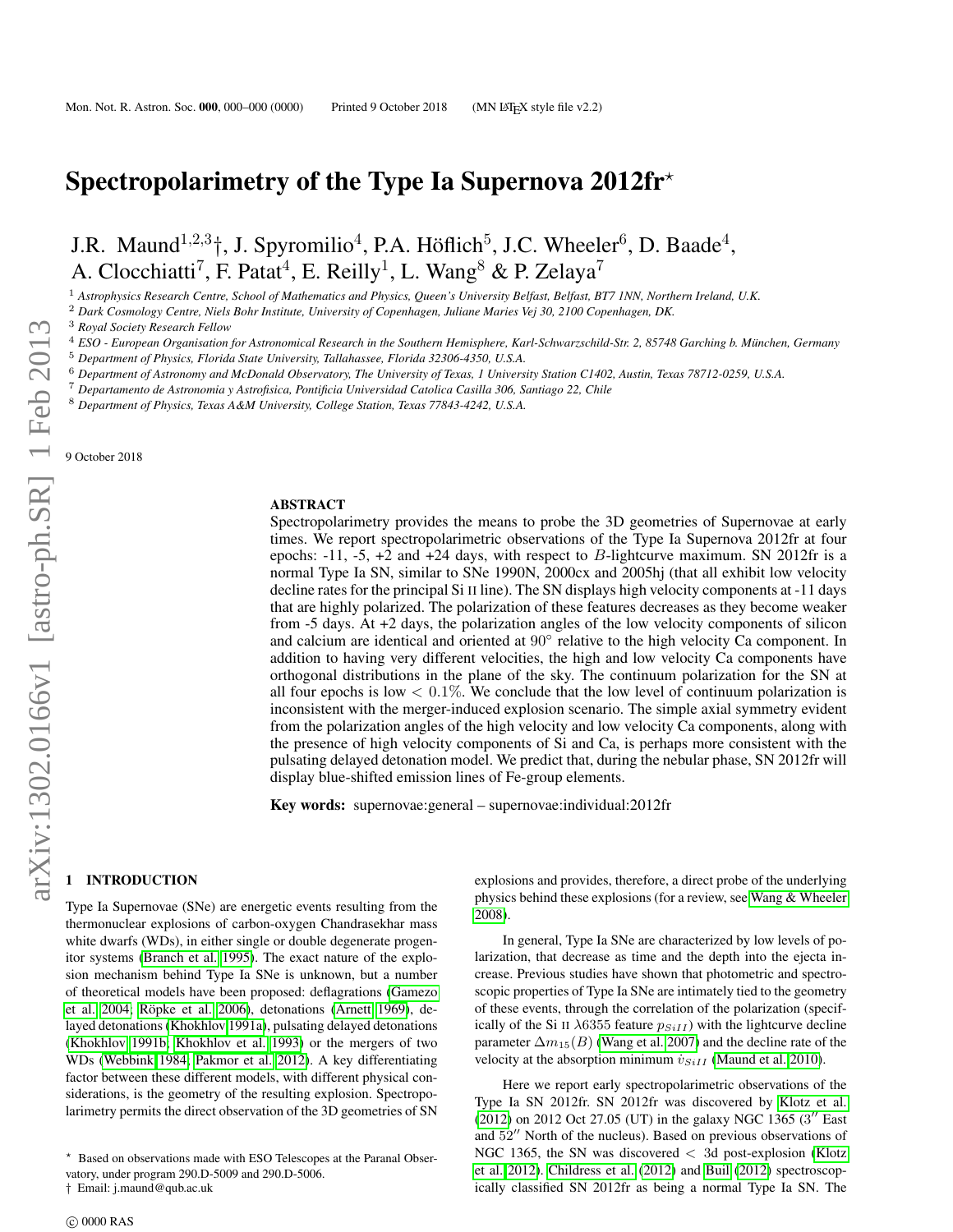<span id="page-1-1"></span>Table 1. Log of Spectropolarimetric Observations

| Object                                                                                                   | Date                                                                                   | Exposure                                                                           | Mean                                 | $Epoch*$             |
|----------------------------------------------------------------------------------------------------------|----------------------------------------------------------------------------------------|------------------------------------------------------------------------------------|--------------------------------------|----------------------|
|                                                                                                          | (UT)                                                                                   | (s)                                                                                | Airmass                              | (days)               |
| SN 2012fr                                                                                                | 2012 Nov 1.07                                                                          | $4 \times 170$                                                                     | 1.56                                 | -11                  |
| $LTT1020^{\ddagger}$                                                                                     | 2012 Nov 7.06                                                                          | 30                                                                                 | 1.20                                 | -5                   |
| SN 2012fr                                                                                                | 2012 Nov 7.24                                                                          | $4 \times 100$                                                                     | 1.03                                 |                      |
| LTT1020 <sup>†‡</sup><br>$LTT1020^{\ddagger}$<br>SN 2012fr<br>SN 2012fr<br>$SN 2012 \text{fr}^{\dagger}$ | 2012 Nov 14.19<br>2012 Nov 14.19<br>2012 Nov 14 22<br>2012 Nov 14.23<br>2012 Nov 14.23 | $4 \times 30$<br>$8 \times 30$<br>$4 \times 100$<br>$4 \times 80$<br>$4 \times 30$ | 1.09<br>1.08<br>1.03<br>1.04<br>1.04 | $+2$<br>$+2$<br>$+2$ |
| SN 2012fr                                                                                                | 2012 Dec 06.31                                                                         | $16 \times 125$                                                                    | 2.02                                 | +24                  |
| $G94-48^{\ddagger}$                                                                                      | 2012 Dec 07.01                                                                         | $4 \times 60$                                                                      | 1.49                                 |                      |

Relative to the maximum of the B-band lightcurve on 2012 Nov 12.04 † Observations conducted with the quarter wavelength retarder plate.

‡ Flux standard.

heliocentric recessional velocity for NGC  $1365^1$  $1365^1$  is  $1636 \text{ km s}^{-1}$ . Contreras et al. (2013, in prep.) report that the B-band light curve maximum occurred at 2012 Nov 12.04 and measured  $\Delta m_{15}(B)$  = 0.80.

#### 2 OBSERVATIONS AND DATA REDUCTION

Spectropolarimetric observations of SN 2012fr were conducted using the European Southern Observatory (ESO) Very Large Telescope (VLT) Antu Unit Telescope and the Focal Reducer and low dispersion Spectrograph (FORS; [Appenzeller et al. 1998\)](#page-4-15). The observations were made at four separate epochs, and a log of the observations is presented in Table [1.](#page-1-1) The data were acquired using the 300V grism and GG435 order separation filter (to prevent second order contamination in the red portion of the spectrum), providing a wavelength range of  $4500 - 9300$ Å with resolution  $\sim$  11.8Å at 6000Å. At the +2d, observations were conducted with both the half-wavelength and quarter wavelength retarder plates, to measure the linear  $(Q \text{ and } U)$  and circular  $(V)$  Stokes parameters, respectively. The data were reduced using IRAF<sup>[2](#page-1-2)</sup> following the method presented by [Maund et al.](#page-4-16) [\(2007\)](#page-4-16). The reduction procedure was identical for observations conducted with half- and quarterwavelength retarder plates. Flux spectra of the target SN were calibrated using observations of a flux standard acquired with the polarimetry optics in place. The Stokes parameters were rebinned to 15Å, slightly larger than one resolution element, to increase the level of signal to noise.

## 3 RESULTS

The polarization and flux spectra for SN 2012fr at the four observational epochs are presented in Figure [1.](#page-2-0) We compared the flux spectra at each epoch with those of other Type Ia SNe using *GELATO*[3](#page-1-3) [\(Harutyunyan et al. 2008\)](#page-4-17).The first two flux spectra appear similar to SN 1990N at -13 and -7d (relative to B-band maximum; [Leibundgut et al. 1991\)](#page-4-18) and to the "Branch normal" SN 2005hj [\(Quimby et al. 2007\)](#page-4-19); whilst the later spectra appear similar to 2000cx [\(Li et al. 2001\)](#page-4-20).

At the first epoch, the Si II  $\lambda$ 6355 line is composed of two separate absorption components, a high velocity (HV) component at  $-20000 \text{ km s}^{-1}$  and a low velocity (LV) component at  $-12800 \text{ km s}^{-1}$ . In the later epochs, Si II is dominated by the narrow LV component, although HV absorption is discernible at the second epoch. Based on the measured decline of the velocity of the Si II LV component over the four epochs  $(\dot{v}_{SiII}$  =  $25 \pm 7 \,\mathrm{km \, s^{-1} \, d^{-1}}$ ), SN 2012fr is a member of the Low Velocity Gradient (LVG) group of Type Ia SNe [\(Benetti et al. 2005\)](#page-4-21). The HV component of Si II appears detached from the LV component, and we find the velocity at the blue edge of the absorption trough at -11d is the same as the velocity measured at absorption minimum for the Ca II Infrared Triplet (IR3), as observed by [Quimby et al.](#page-4-19) [\(2007\)](#page-4-19) in spectra of SN 2005hj.

At the first two epochs, the Ca II IR3 profile (shown in Figure [2\)](#page-3-0) displays a significant HV component (−28 600 and  $-23500 \text{ km s}^{-1}$ , for the first and second epochs respectively), with three weaker LV components (labeled A, B and C in Fig. [2\)](#page-3-0). The HV component appears in the last two epochs, but as a much weaker absorption, while the strongest absorption arises from the "A" LV component. At +2d, we measure velocities of the three LV components to be  $-10900, -8200$  and  $-8000$  km s<sup>-1</sup>, relative to Ca II  $\lambda\lambda8498, 8542, 8662$ , respectively. The "saw tooth" pattern of absorption components (+2d) is similar to that observed for SN 2000cx at +7d post-maximum [\(Li et al. 2001\)](#page-4-20). We suggest that the LV components arise from the partially resolved individual lines of which the IR3 is composed.

At each epoch the polarization spectrum is characterized by a relatively low level of polarization  $0.3 - 0.4\%$ . Although peaks in the polarization spectra may be associated with the blue Fe lines and the S II absorption features ( $5200 - 5400$ Å), the most significantly polarized features are the Si II and Ca II IR3 lines. At the first two epochs, the apparent rise in polarization at longer wavelengths coincides with the increasing uncertainty on the polarization commensurate with the decreasing signal-to-noise. The apparent polarization at  $\sim$  7600Å is due to the significant telluric absorption around that wavelength and is not intrinsic to the SN. On the Stokes  $Q-U$  plane (see Figure [3\)](#page-3-1), the data at all epochs are characterized by a central concentration of points, with significant departures at wavelengths associated with Si II and Ca II features.

Stokes V was measured at  $+2d$  to be  $0 \pm 0.2\%$ , consistent with there being no circular polarization over the entire wavelength range; as was the case with the previous reported broad-band polarimetric measurement of the Type I SN 1972E [\(Wolstencroft &](#page-4-22) [Kemp 1972\)](#page-4-22) and spectropolarimetry of Type Ia SN 1983J [\(McCall](#page-4-23) [et al. 1984\)](#page-4-23). The equipment used for the observations made of SN 1972E, one month after maximum light, is not identified. SN 1983J was observed around maximum light with a 4-m telescope and no solid-state detector. Our VLT CCD data for SN 2012fr, at maximum light, should set the tightest limits to date on circular polarization

<span id="page-1-3"></span><sup>3</sup> http://gelato.tng.iac.es/

<span id="page-1-0"></span> $1$  Quoted from the NASA/IPAC Extragalactic Database <http://ned.ipac.caltech.edu>

<span id="page-1-2"></span><sup>&</sup>lt;sup>2</sup> IRAF is distributed by the National Optical Astronomy Observatory, which is operated by the Association of Universities for Research in Astronomy (AURA) under cooperative agreement with the National Science Foundation.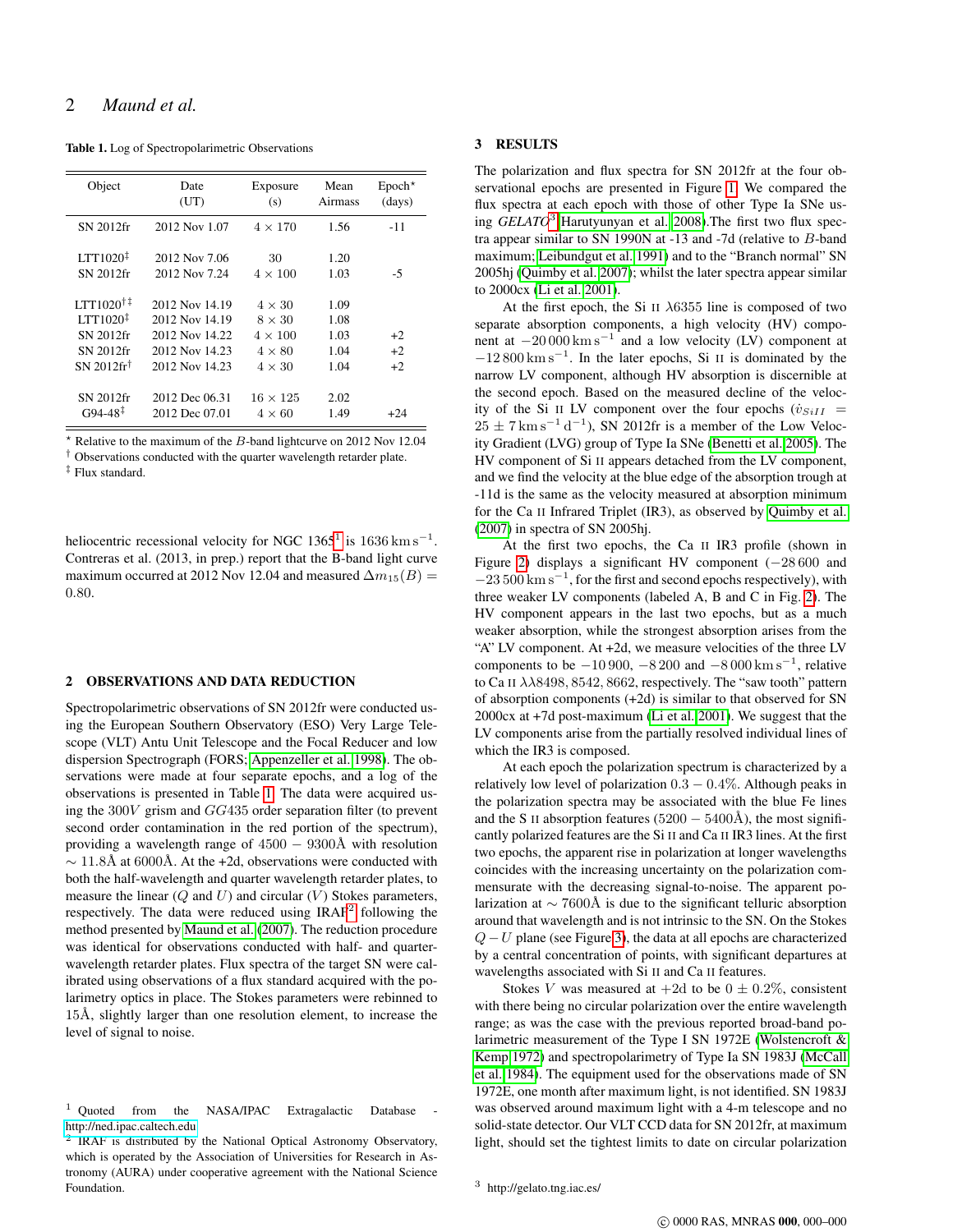

<span id="page-2-0"></span>Figure 1. Polarization spectra of SN 2012fr at -11, -5, +2 and +24d relative to B-lightcurve maximum. A scaled flux spectrum ( $\text{erg s}^{-1} \text{ cm}^{-2} \text{ s}^{-1}$ ) is shown as the thick line. All spectra have been corrected for the recessional velocity of the host galaxy. The polarization spectra have not been corrected for the interstellar polarization component. The wavelength ranges used for the two estimates of the interstellar polarization (labelled "A" and "B") and for measuring the continuum polarization (labelled "Cont.") are indicated by the horizontal bars. The principal telluric lines are indicated by the ⊕ symbol.

of any Type Ia SN (or even yield a marginal detection). We will pursue this in a separate study.

## 4 ANALYSIS

The correct interpretation of the intrinsic polarization of SNe requires the removal of the interstellar polarization (ISP). We estimated the degree of the ISP directly from the observations, under the assumption that regions of the SN spectra are intrinsically unpolarized due to line blanketing of Fe lines [\(Howell et al.](#page-4-24) [2001;](#page-4-24) [Chornock et al. 2006;](#page-4-25) [Maund et al. 2010;](#page-4-26) [Patat et al. 2009\)](#page-4-27). We identify two regions in the spectrum of SN 2012fr that are likely to be intrinsically depolarized due to multiple overlapping Fe lines at the first three epochs: regions A  $(4800 - 5600\text{\AA})$  and B ( $5100 - 5300$ Å), as shown in Fig. [1.](#page-2-0) At +24d it is apparent that lines in these regions have ceased to be blended and we see strong individual line profiles, so it was not included in the determination of the ISP. The weighted average Stokes parameters over these wavelength ranges were used as a measure of the ISP:  $\langle Q_{ISP}^A \rangle = 0.24 \pm 0.04\%, \langle U_{ISP}^A \rangle = 0.00 \pm 0.04\%$  and  $\langle Q_{ISP}^B \rangle = 0.24 \pm 0.04\%, \langle U_{ISP}^B \rangle = 0.00 \pm 0.04\%.$  These correspond to  $p_{ISP} = 0.24 \pm 0.01\%$  and  $\chi_{ISP} = 0.0 \pm 4.9^\circ$ , roughly aligned with the position angle of SN 2012fr with respect to the nucleus of NGC 1365.

Under the assumption that the wavelength region 6600 − 7200A˚ is representative of the continuum [\(Patat et al.](#page-4-27) [2009\)](#page-4-27), we the weighted average continuum polarization (after correction for the ISP) to be:  $0.06 \pm 0.12\%$ ,  $0.05 \pm 0.09\%$ ,  $0.03 \pm 0.09\%$  and  $0.06 \pm 0.07\%$  at -11, -5, +2 and +24d respectively, consistent with null polarization. The low level of continuum polarization is consistent with a spherical photosphere (with axial ratio  $> 0.95$ ; Höflich 1991). After correction for the ISP, the only lines remaining with significant polarization are the Si II λ6355 and Ca II IR3 lines.

At -11d, the polarization signal associated with Si II is dominated by the HV component at  $0.40 \pm 0.06\%$ , but as the optical depth of this component decreases we no longer observe it to be polarized by -5d; whilst the polarization signal of the LV component increases. On the Stokes  $Q - U$  plane (see Figure [3\)](#page-3-1), the polarization signals of the HV component (observed at -11d) and the LV component (at -5d) are found to be separated by  $\Delta \chi \approx 20^{\circ}$  (which is evidence that the HV and LV components are physically separated, both in radial velocity and on the sky). Although the degree of polarization of the LV component increases from  $0.30 \pm 0.05\%$ (at -5d) to  $0.65 \pm 0.04\%$  (at +2d), the polarization angle remains the same, implying that the LV Si II line forming region is a single continuous region covering the photosphere. At +24d, we measure a reduced level of polarization of  $0.20 \pm 0.03\%$  associated with the now weaker Si II absorption, accompanied by a rotation of the polarization angle through  $\approx 70^{\circ}$ .

At the first epoch, the HV component of Ca II shows the largest polarization of  $0.85 \pm 0.13\%$ ; by -5d the degree of polarization decreases to  $0.31 \pm 0.08\%$  (see Figure [2\)](#page-3-0). At +2d, the polarization signal associated with Ca II is dominated by the LV component with  $0.54 \pm 0.07\%$  (specifically the absorption "A" in Fig. [2\)](#page-3-0). From Fig. [2](#page-3-0) it is clear that the Stokes parameters associated with the HV component at earlier epochs are inverted with respect to the Stokes parameters of the LV components observed late (i.e. the signs of Stokes  $Q$  and  $U$  parameters for the HV component are opposite to those of the LV component); this is also visible as a rotation of the polarization angle of the Ca II features on Fig. [3.](#page-3-1) This implies that the HV and LV components arise from line forming regions that are not only kinematically distinct, but also orthogonal to each other on the plane of the sky. At +2 and +24d, the polarization angles of the strong Ca II absorption (arising from the LV component) are aligned with the highly polarized Si II feature observed at +2d, suggesting a common line forming region; however, the velocities of the LV Ca II components are lower and decline faster than for Si II  $\lambda$ 6355. At +24d, the polarization signal at the wavelength of the HV component is dominated by the polarization of the underlying LV component.

#### 5 DISCUSSION & CONCLUSIONS

We have presented early spectropolarimetric observations of the Type Ia SN 2012fr; finding the degree of polarization to be generally low, except for significant line polarization associated with Si II and Ca II. At early times we see evidence for kinematically distinct HV components, which weaken significantly by +2d. Si-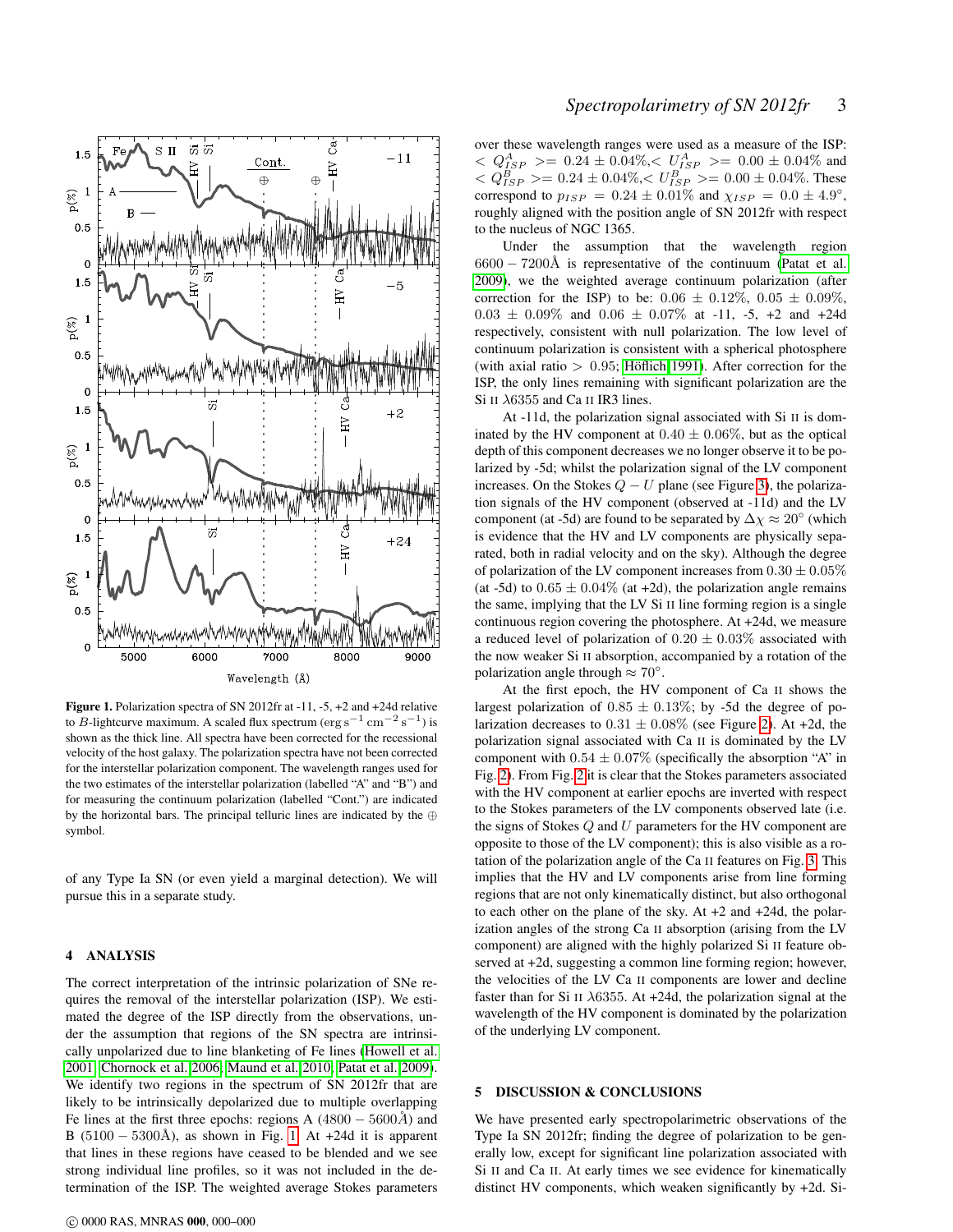

<span id="page-3-0"></span>Figure 2. The Stokes Q (blue) and U (red) parameters across the Ca II IR3 at -11, -5, +2 and +24d, relative to B-lightcurve maximum. The Stokes parameters have been corrected for the ISP. The scaled flux spectrum is shown by the thick line. The velocity scale is defined relative to average wavelength of the Ca II IR3 (8579Å). The high velocity component is labeled "HV", while the three LV components are labeled A-C. The principal telluric line is indicated by the ⊕ symbol.



<span id="page-3-1"></span>**Figure 3.** The polarization for the Si II  $\lambda$ 6355 (top row) and the Ca II IR3 (bottom row) lines on the Stokes  $Q - U$  plane at -11, -5, +2 and +24d, relative to B-lightcurve maximum. The points are colour coded according to the velocity relative to the respective rest wavelengths for the two features. The data are not corrected for the ISP (the location of which is indicated by the  $\star$ ). The thick radial lines indicate the polarization angles (on the Stokes  $Q - U$  plane) for Si II (light blue) and the HV component of Ca II IR3 (red) (the LV components are indicated by narrow red radial lines).

multaneously, the strength of the LV components increases and their respective polarizations also increase, but at different polarization angles than the HV components. The low decline rate of the LV Si II velocity and the degree of polarization measured for the line at -5d adheres closely to the relationship established by [Maund et al.](#page-4-11) [\(2010\)](#page-4-11) (see their Figure 1) between these two parameters; and closely matches the values measured for the 1991T-like SN 1997br [\(Li et al. 1999;](#page-4-29) [Wang et al. 2007\)](#page-4-10). The degree of Si II polarization and the measured  $\Delta m_{15}(B)$  also follows the correlation found by [Wang et al.](#page-4-10) [\(2007\)](#page-4-10). In comparison with the [Maund](#page-4-11) [et al.](#page-4-11) sample, SN 2012fr is the only SN with  $\Delta m_{15}(B) < 1$  that also exhibits low  $p_{SiII}$  and belongs to the LVG group. Based on the previous correlation established between Si II polarization and the characteristics of the late-time nebular spectrum [\(Maund et al.](#page-4-11) [2010;](#page-4-11) [Maeda et al. 2010\)](#page-4-30), we predict that the profiles of lines of Fegroup elements in the nebular spectrum of SN 2012fr will exhibit a blue shift.

The presence of short lived HV Ca II IR3 components in the spectra of Type Ia SNe is not unusual. [Gerardy et al.](#page-4-31) [\(2004\)](#page-4-31) modeled this feature, in SN 2003du, as arising from a low mass